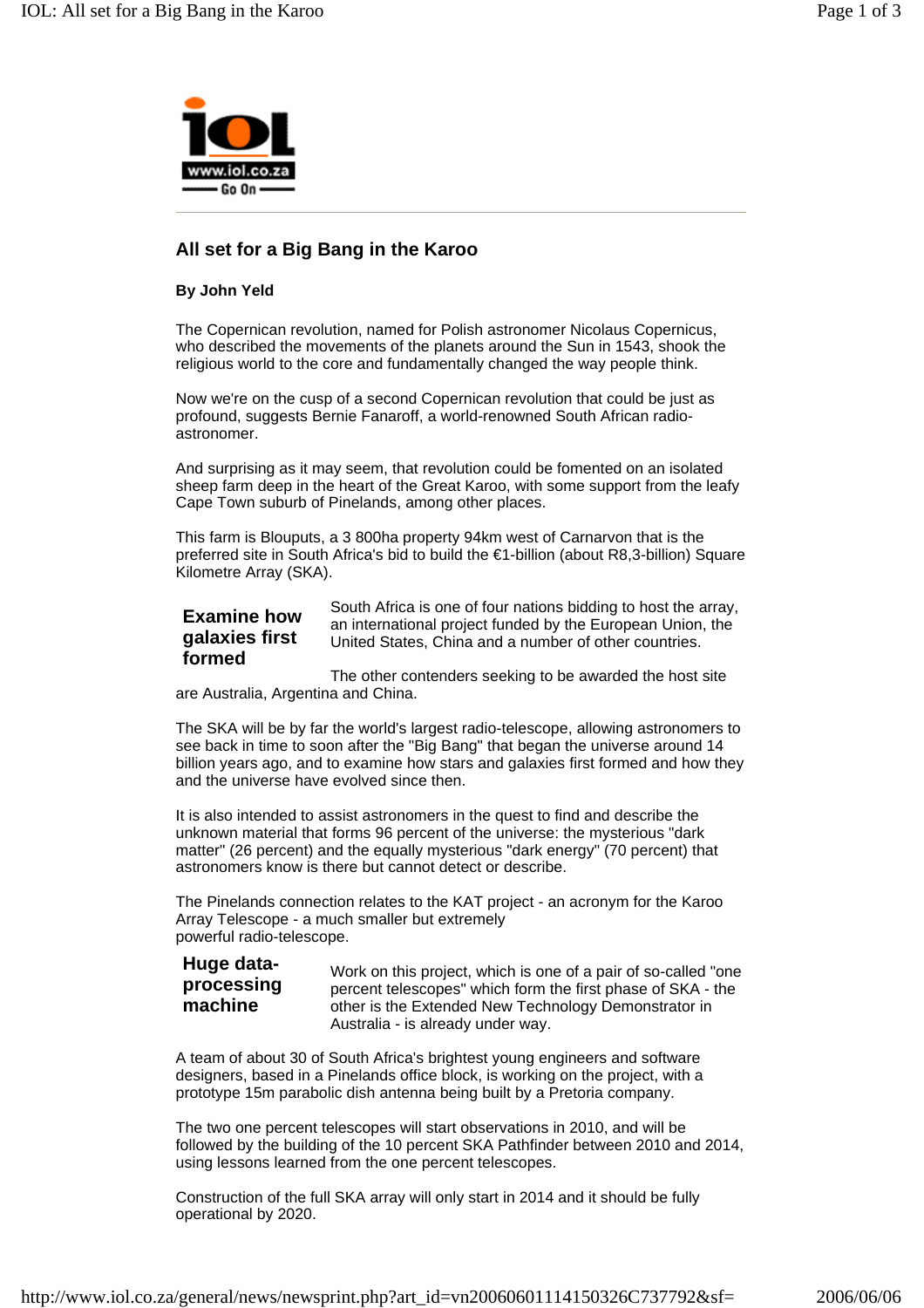The SKA will consist of 2 500 dish antennae, each between 12m and 15m in diameter, at its core site, and another 2 000 at remote stations as much as 3 000km or even further away.

If South Africa wins the right to host the SKA, these remote stations will be built in Ghana, Namibia, Botswana, Mozambique, Kenya, Madagascar and Mauritius.

The antennae will all be linked by a new fibre-optic cable network and high-speed Internet connections faster than anything yet available anywhere in the world.

In effect, SKA will be a huge data-processing machine, with information arriving in terabits.

Fanaroff heads the project team which will be making a final presentation to the international SKA steering committee next month.

This committee will announce a short-list of sites in September, with a final decision to be announced in 2008.

"What's happening now is that we're going through another Copernican revolution," says Fanaroff.

"At this point we only understand four percent of what's in the universe. Dark matter and dark energy are really strange."

The Carnarvon farm has not been confirmed as South Africa's chosen venue, but it's definitely the preferred option. Many modern appliances emit radiation including aircraft, televisions, cellphones and vehicles - which interferes with a radio-telescope.

Although Blouputs is not completely "radio-quiet", there is significantly less radio noise there than elsewhere in the country, and the scientists say they will be able to manage with this interference.

And new legislation likely to be adopted this year will prohibit any new radiation emission in demarcated areas.

The KAT project, which currently has a R300m budget, is already producing cutting-edge technology, ranging from highly sophisticated engineering software and data-processing protocols to high-speed data transfer networks and highperformance, low-noise amplifiers.

"The Pinelands team are really doing fantastic work that is being recognised internationally... In less than a year, we've caught up with European and American teams," Fanaroff says."What we're building now (for KAT) is likely to be close to the final technology for SKA."

When complete, KAT will consist of 20 dishes, each 15m in diameter, which will be operated remotely from Cape Town.

Among its key experiments will be a search for thousands of pulsars: compact, spinning celestial objects that shoot out radio energy in pulses like a lighthouse, so regularly that they are even more stable than atomic clocks.

Science and Technology Minister Mosibudi Mangena, who visited the Carnarvon farm earlier this week, was extremely optimistic about the two projects.

"I've been reading and getting reports about what the SKA and KAT teams are doing, but coming to see it with my own eyes has been a wonderful experience.

"We are making progress, and I'm happy with that."

Dr Adi Paterson, deputy director-general in Mangena's department with responsibility for expert services, says radio-telescopes have always been